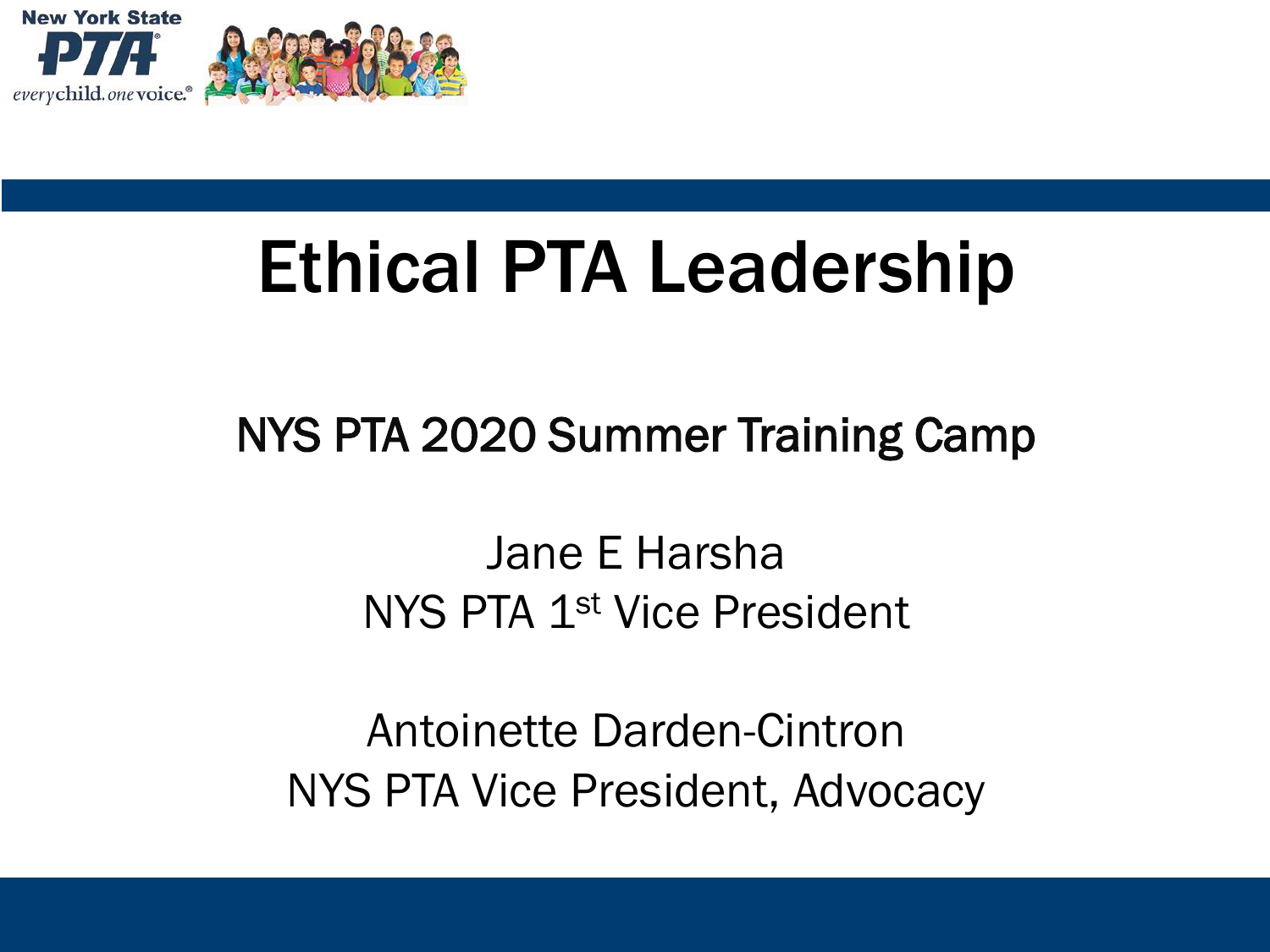

# **What is Ethics?**

• **A set of moral principles or values**



- **Principles of conduct governing each individual or group**
- **Discipline dealing with what is good and bad and with moral duty and obligation**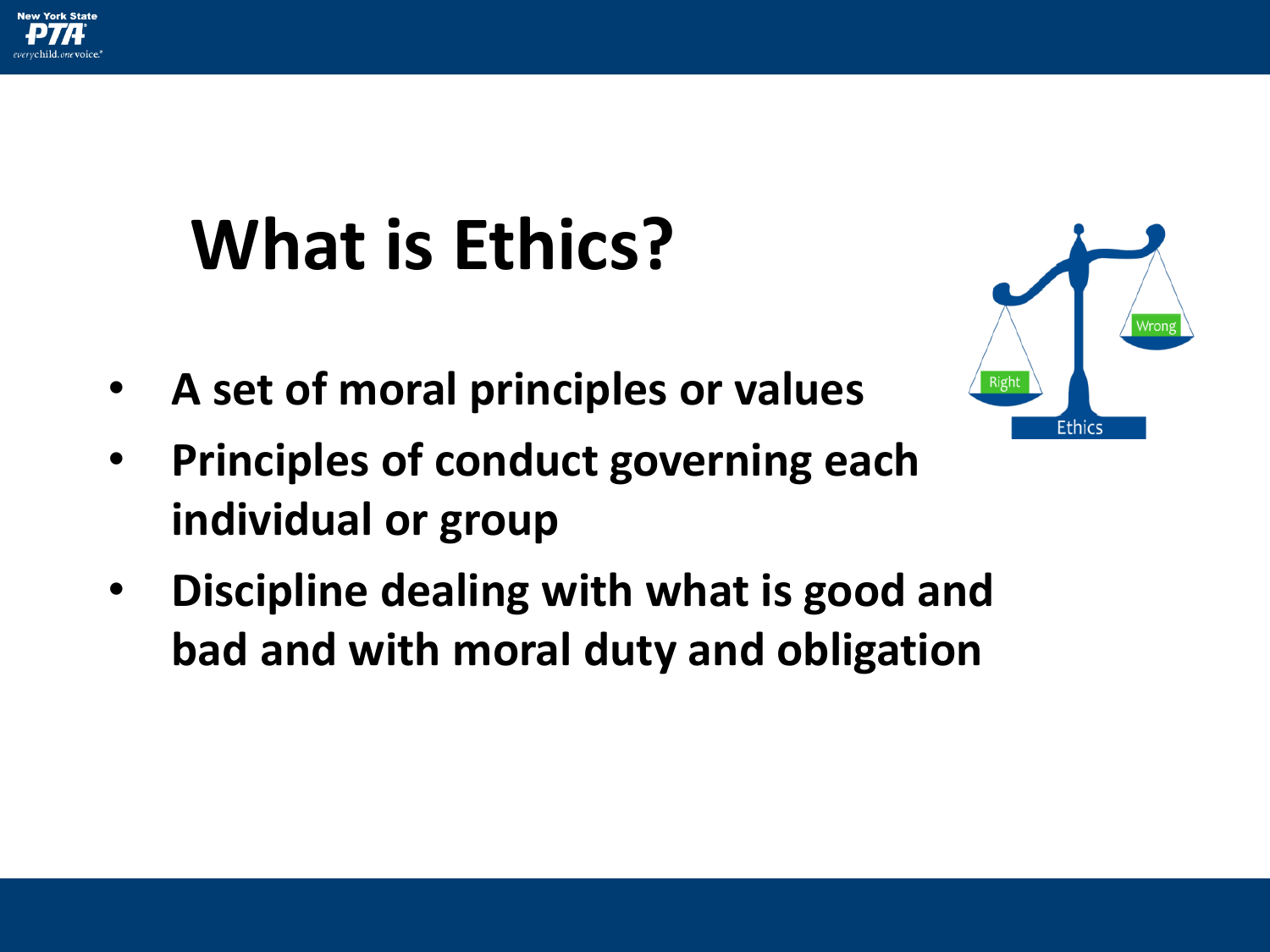

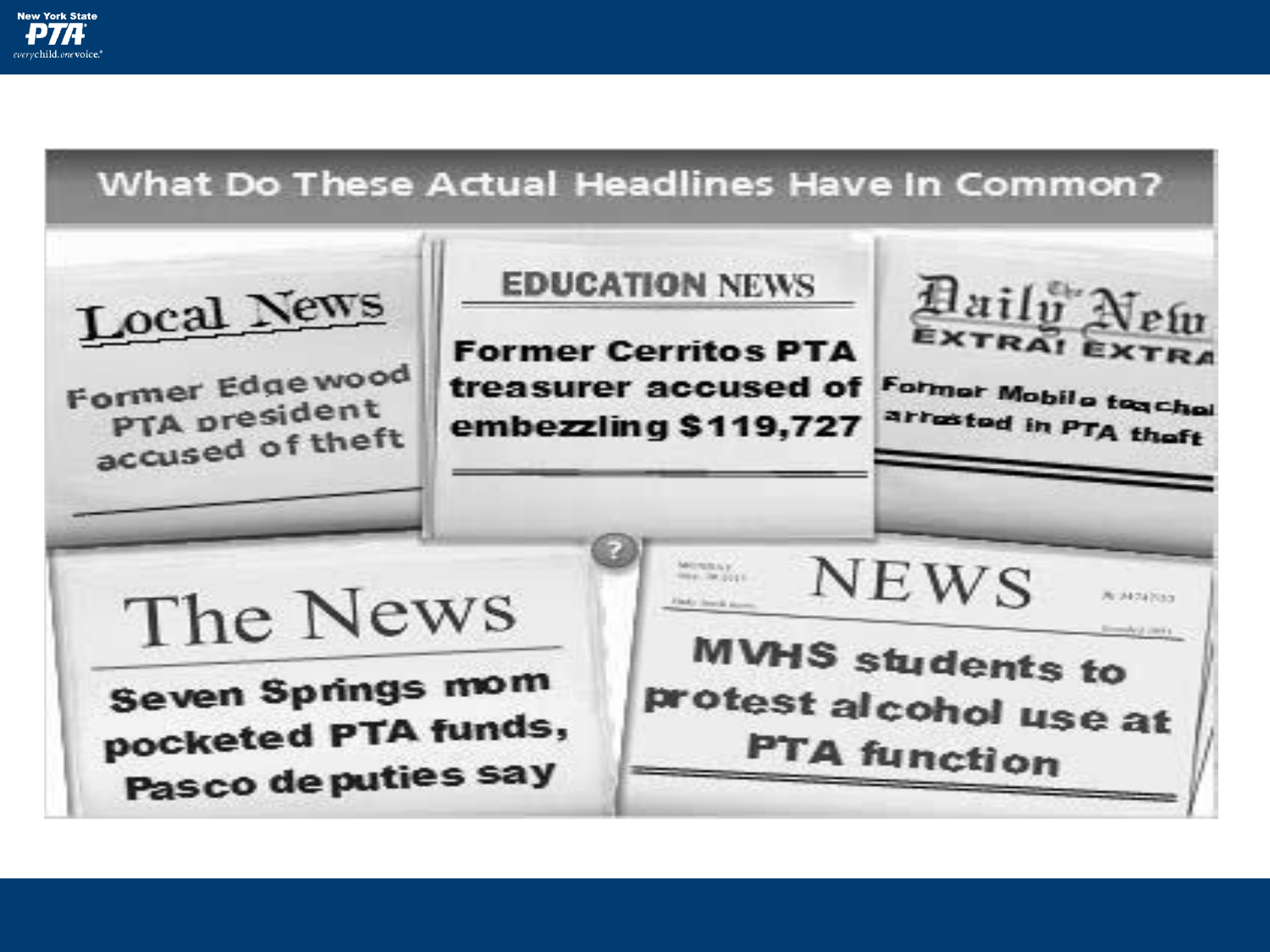

### **Potholes on the Road to Making Ethical Decisions**

- Conflicts of interest
- Prejudice
- Favoritism
- Need for control
- Private agenda
- Lack of transparency
- Overconfidence
- Personal ambitions

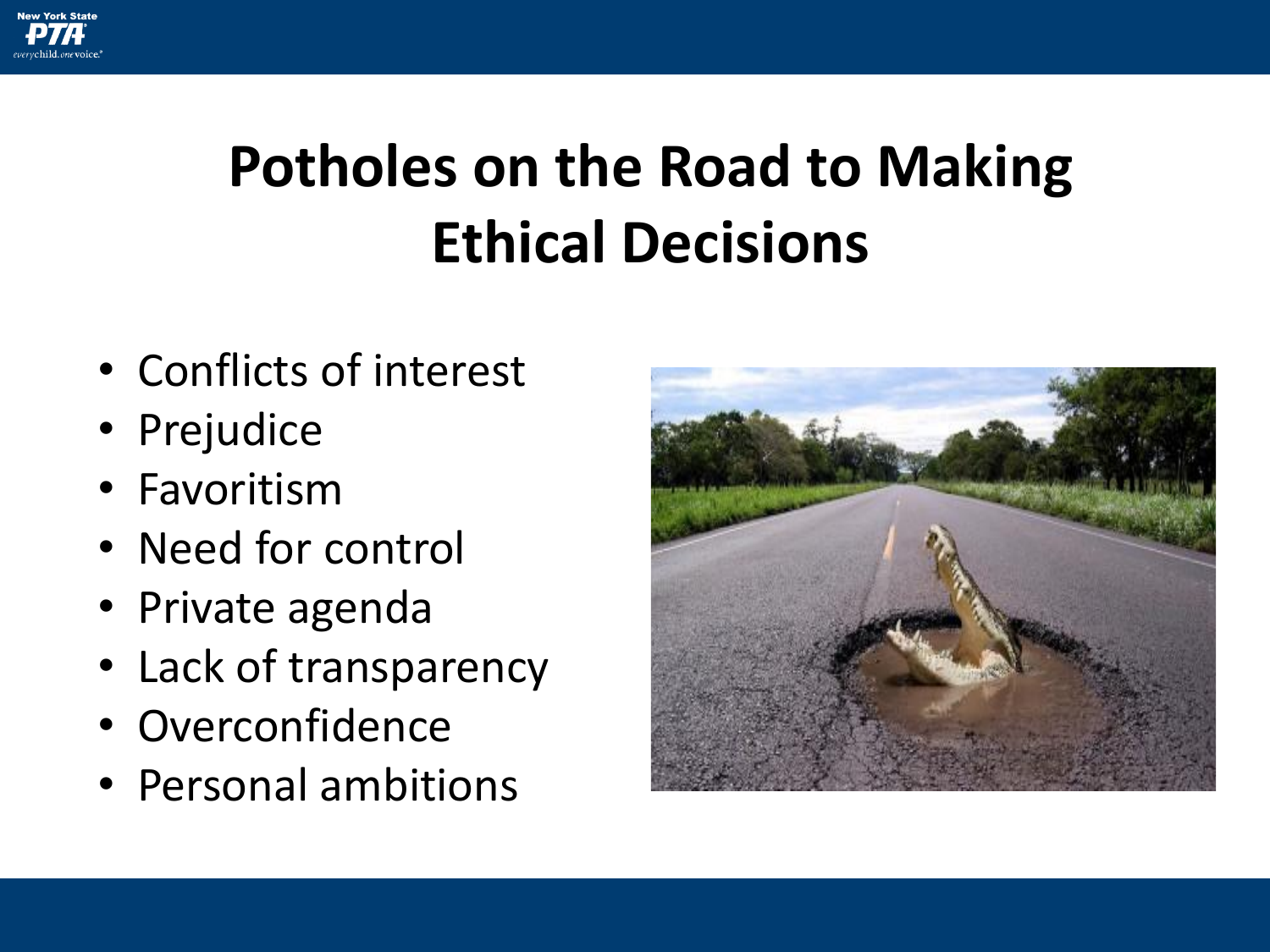

## **The Golden Rule: a general principle**



"There is no better guide to the conscience than the 'Golden Rule' and its precepts are so simple that any mind can grasp them."

#### **"Do to others as you would have them do to you"**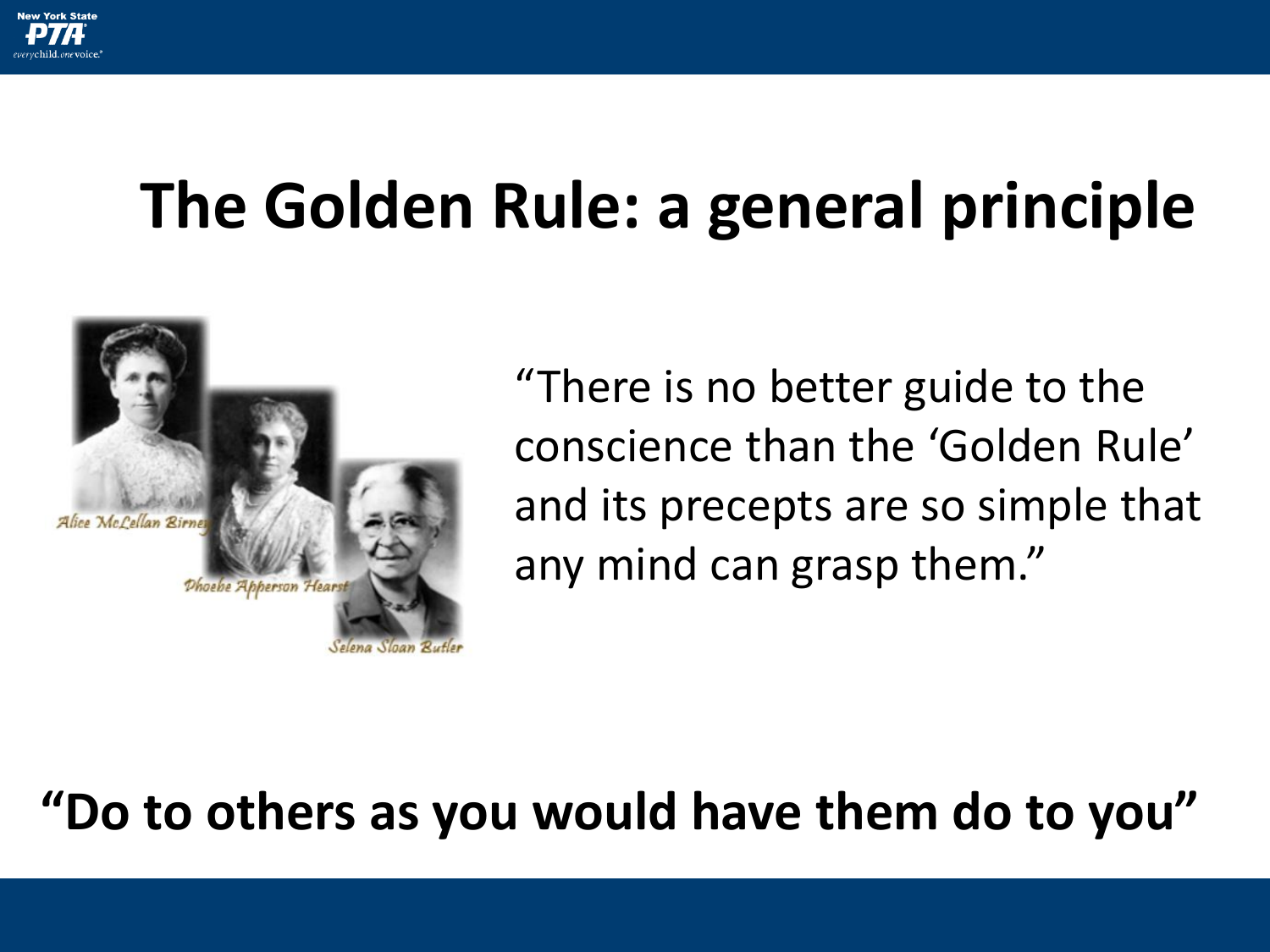

### **The PTA Trifecta**

- Is it legal?
- Does it follow PTA Policies (local, council/region, state, national)?
- Does it advance the PTA Mission and Purposes?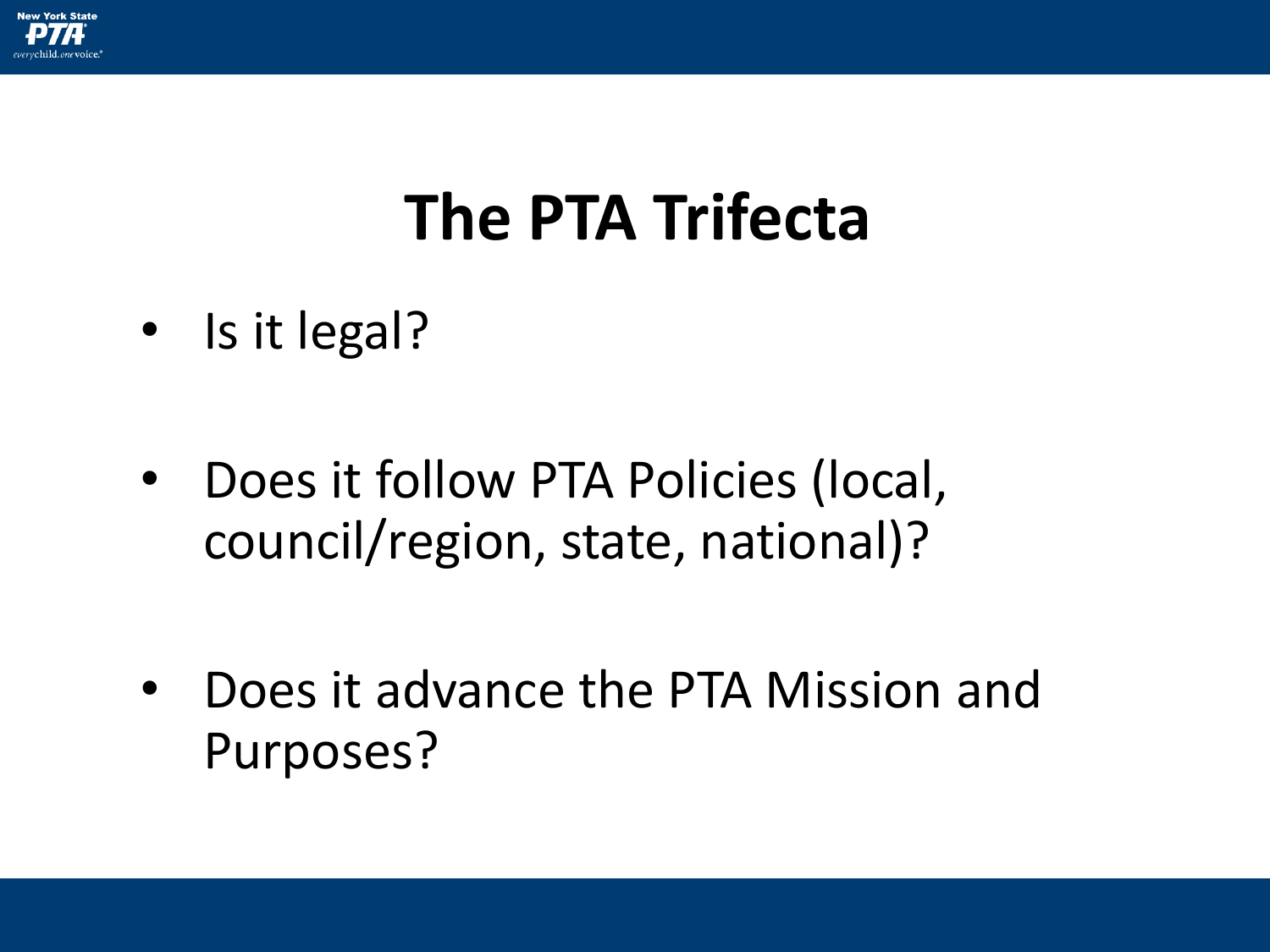

## Is It Legal?

Other ways besides theft to get into legal trouble: Fraud, libel/slander, negligence, child abuse

Actions that are not technically illegal, may still not follow PTA policy or advance the PTA mission:

Favoritism/bias, private agenda, alcohol use at PTA event with children, inequity of treatment, autocratic leadership style, lack of respect, insensitivity, dishonesty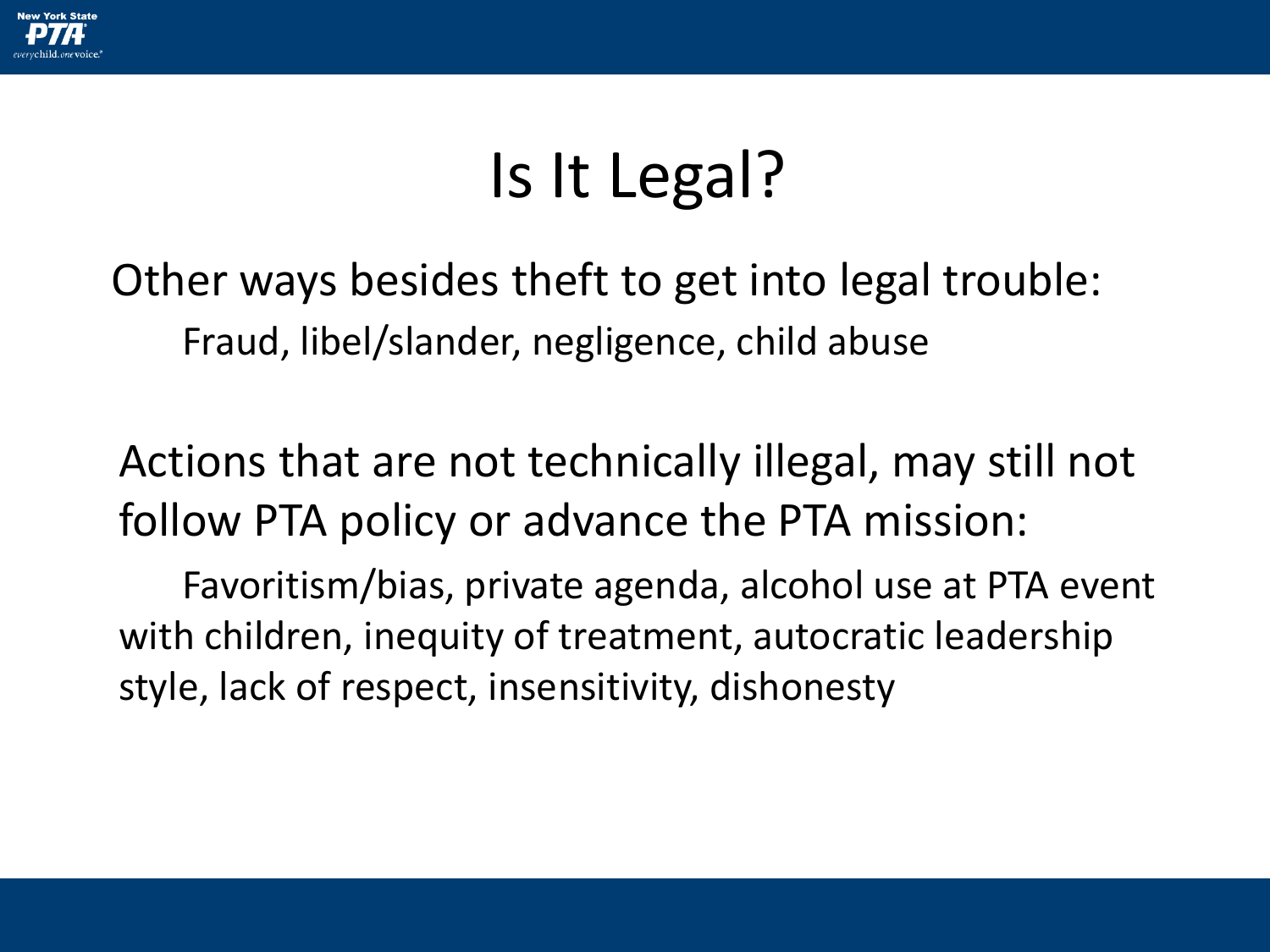

#### **Does It Follow PTA Policies?**

- Shall be **noncommercial, nonsectarian and nonpartisan**.
- Shall **work to promote the health and welfare of children and youth**  and shall seek to promote collaboration among parents, schools and the community at large.
- The association or members in their official capacities **shall not directly or indirectly participate or intervene in any political campaign on behalf of or in opposition to any candidate for public office** or devote more than an insubstantial part of its activities to attempting to influence legislation by propaganda or otherwise.
- **No part of net earnings of the association shall inure to benefit of or be distributable to its members, directors, trustees, officers or other private persons** except that the association shall be authorized and empowered to pay reasonable compensation for services rendered...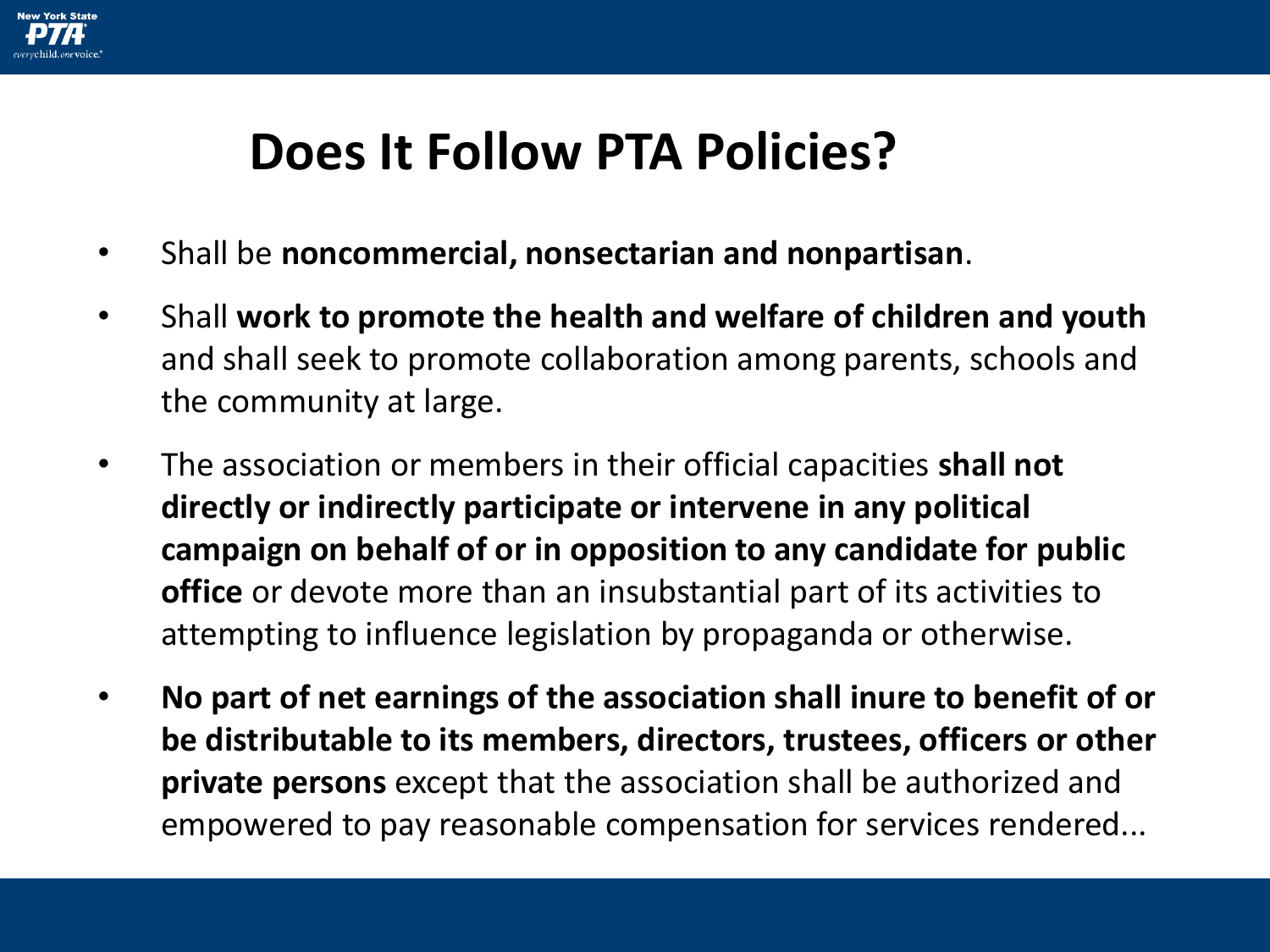

# **Does it Advance PTA Mission & Purpose? Mission**

- A powerful voice for all children
- A relevant resource for families and communities
- A strong advocate for the education and well-being of every child.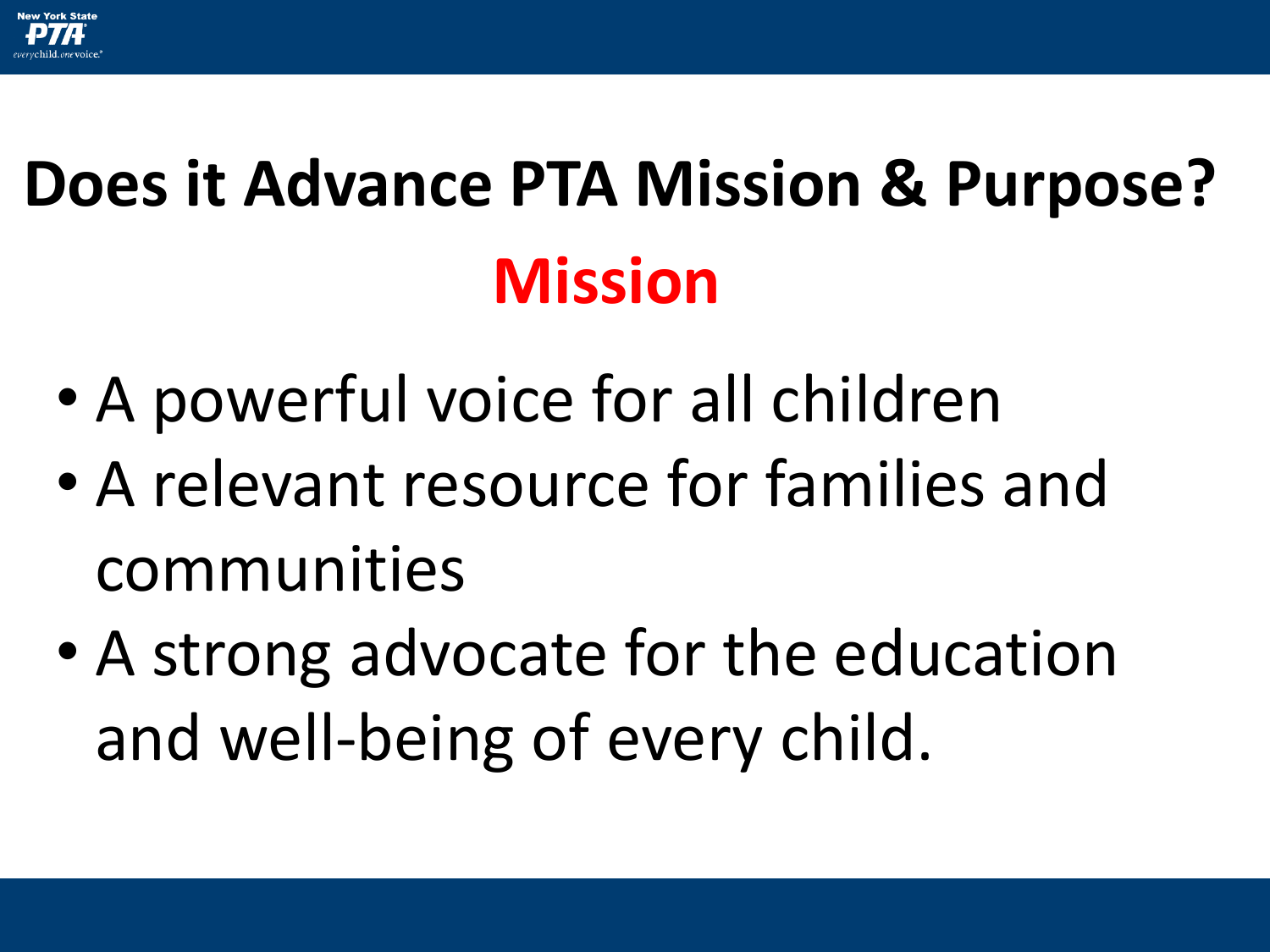

#### **PTA Purposes**

- Promote the welfare of the children and youth in home, school, community and place of worship.
- Raise the standards of home life.
- Secure adequate laws for the care and protection of children and youth.
- Bring into closer relation home and school, so parents & teachers may cooperate in the education of children and youth.
- Develop between educators & the general public united efforts that will secure all children & youth the highest advantages in physical, mental, social and spiritual education.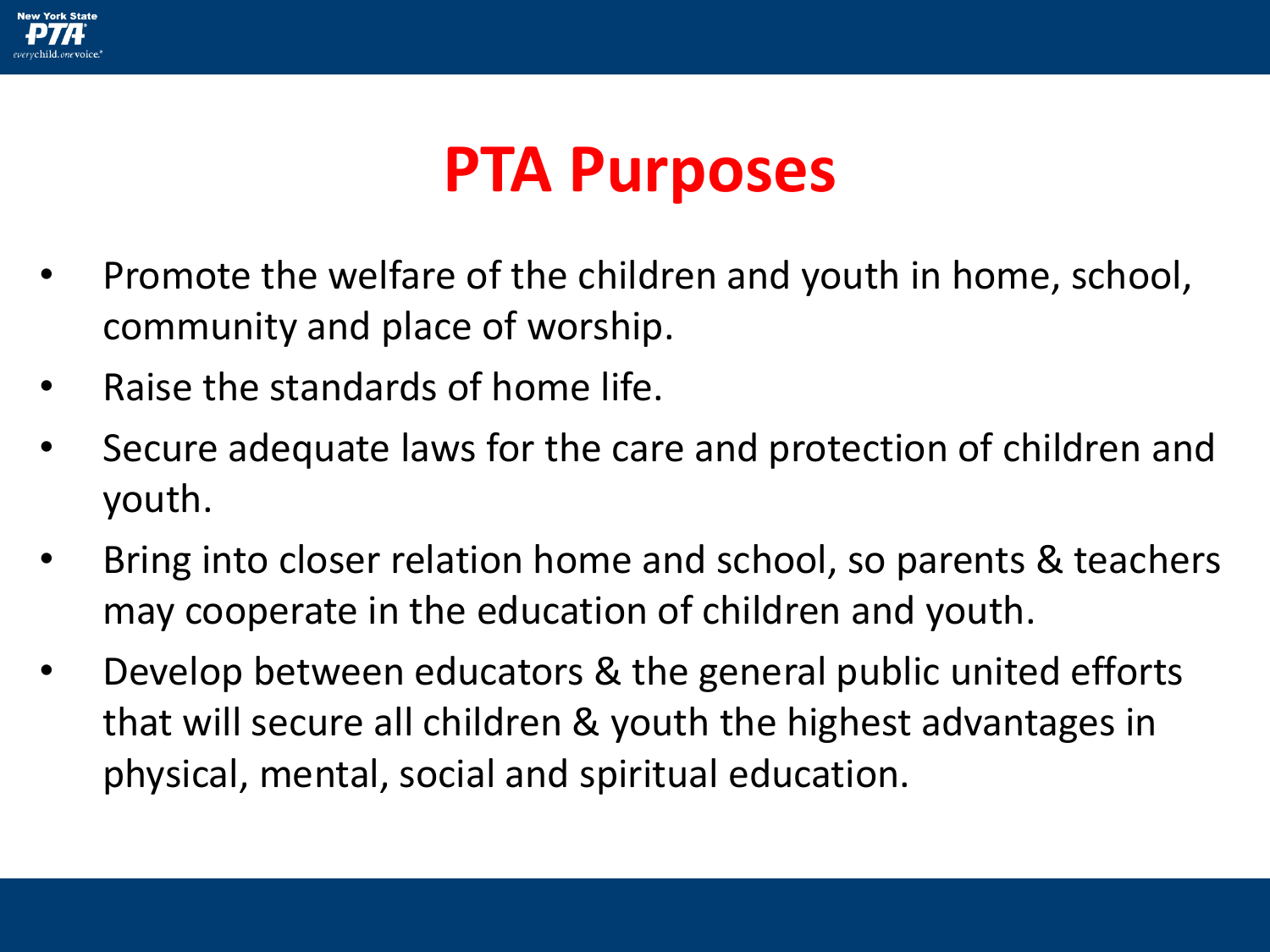

## PTA Values

- Collaboration
- Respect
- **Inclusivity**
- **Commitment**
- **Integrity**
- Accountability

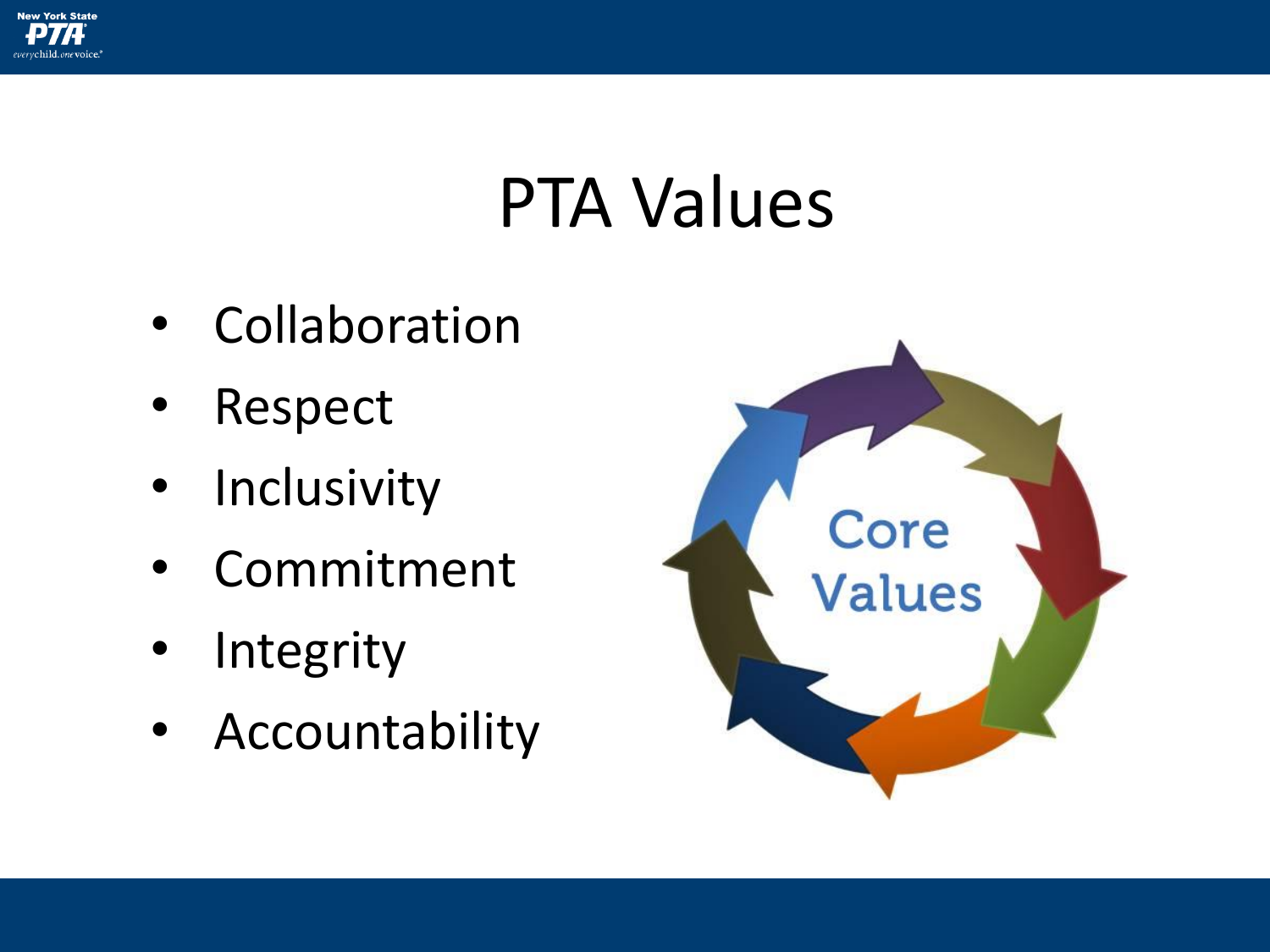

## Real Life Case Studies:

- Apply the PTA Trifecta
	- Is it legal?



- Does it follow PTA Policies?
- Does it advance the PTA Mission and Purpose?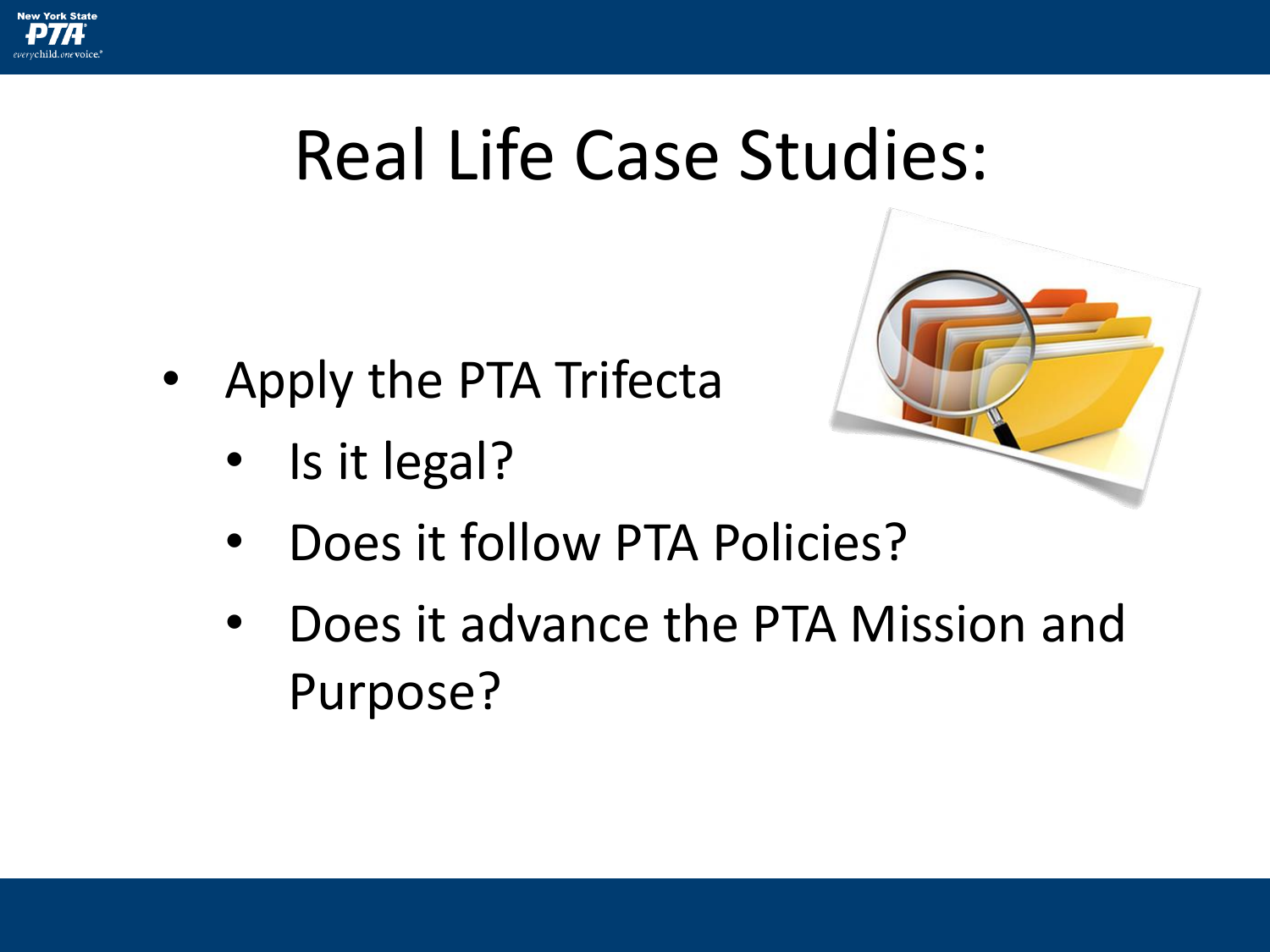